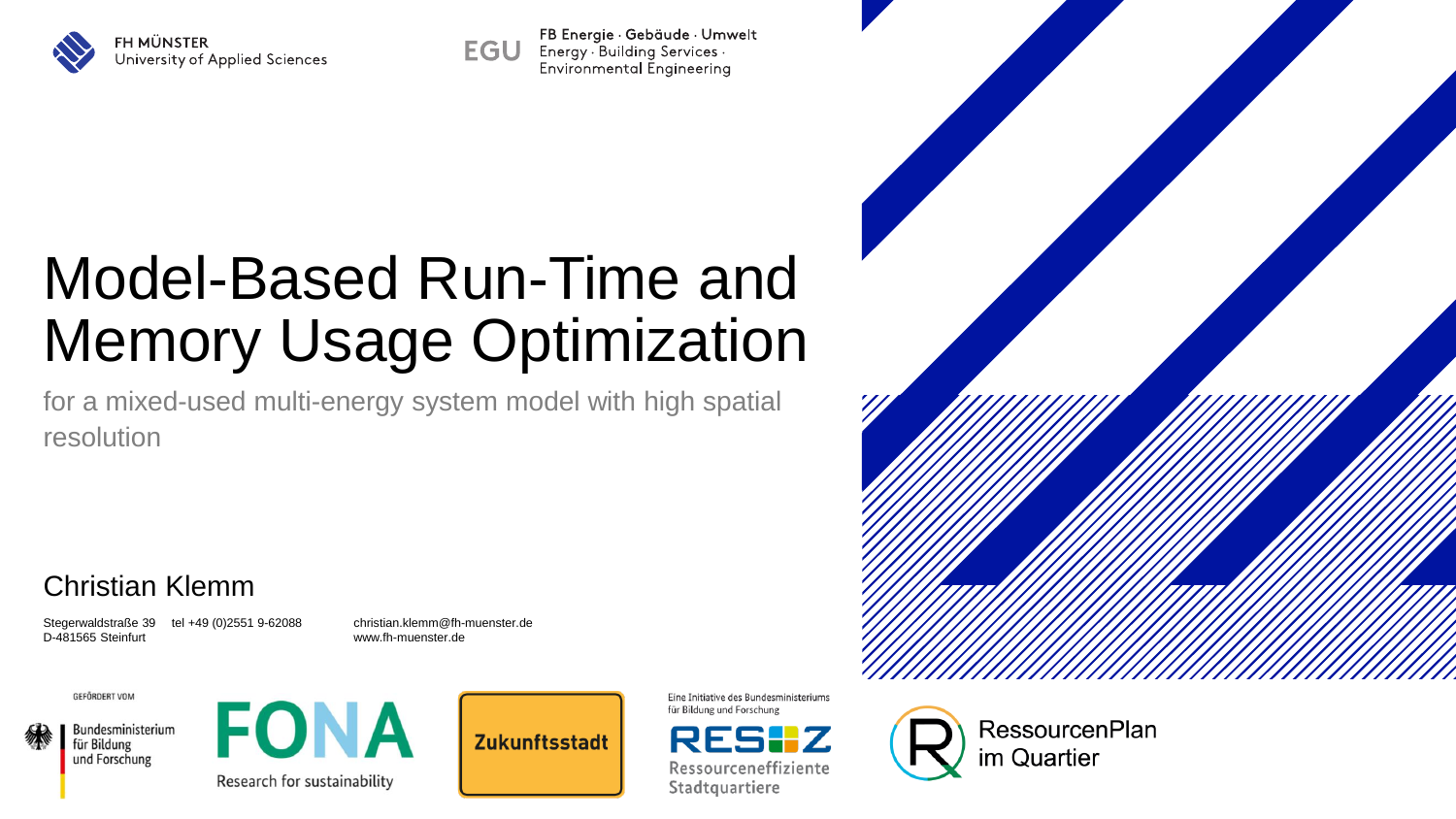

**Motivation** 



#### Use Case

- optimization of **mixed-used multi-energy systems**
- urban districts with **~1000 buildings**

#### Investment Optimization

- approx. 10 investment decisions per building
- **mixed-integer** and **linear** investment decisions

#### Computing Resources

• large models **exceed** the available resources of **run-time and memory usage**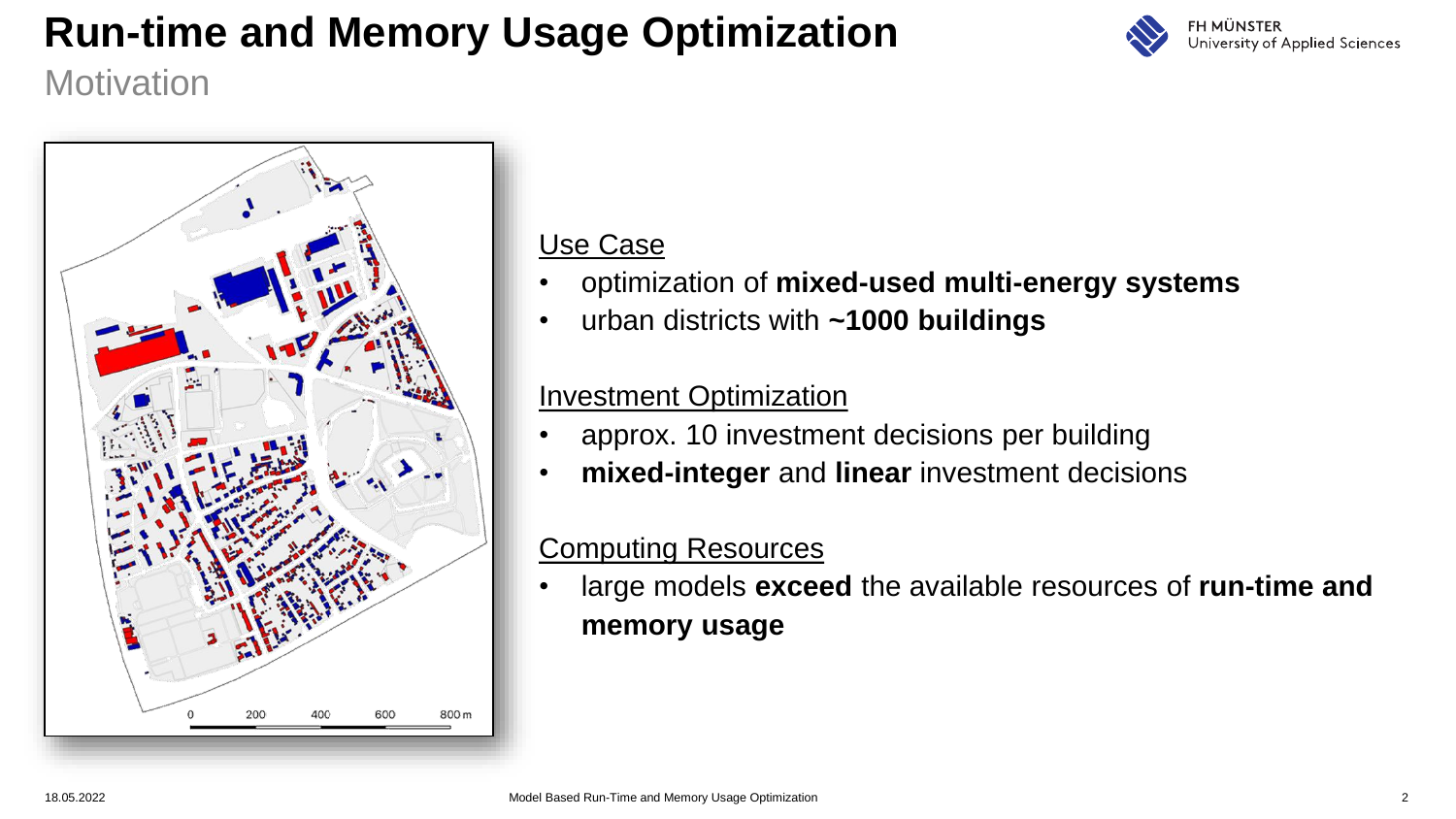

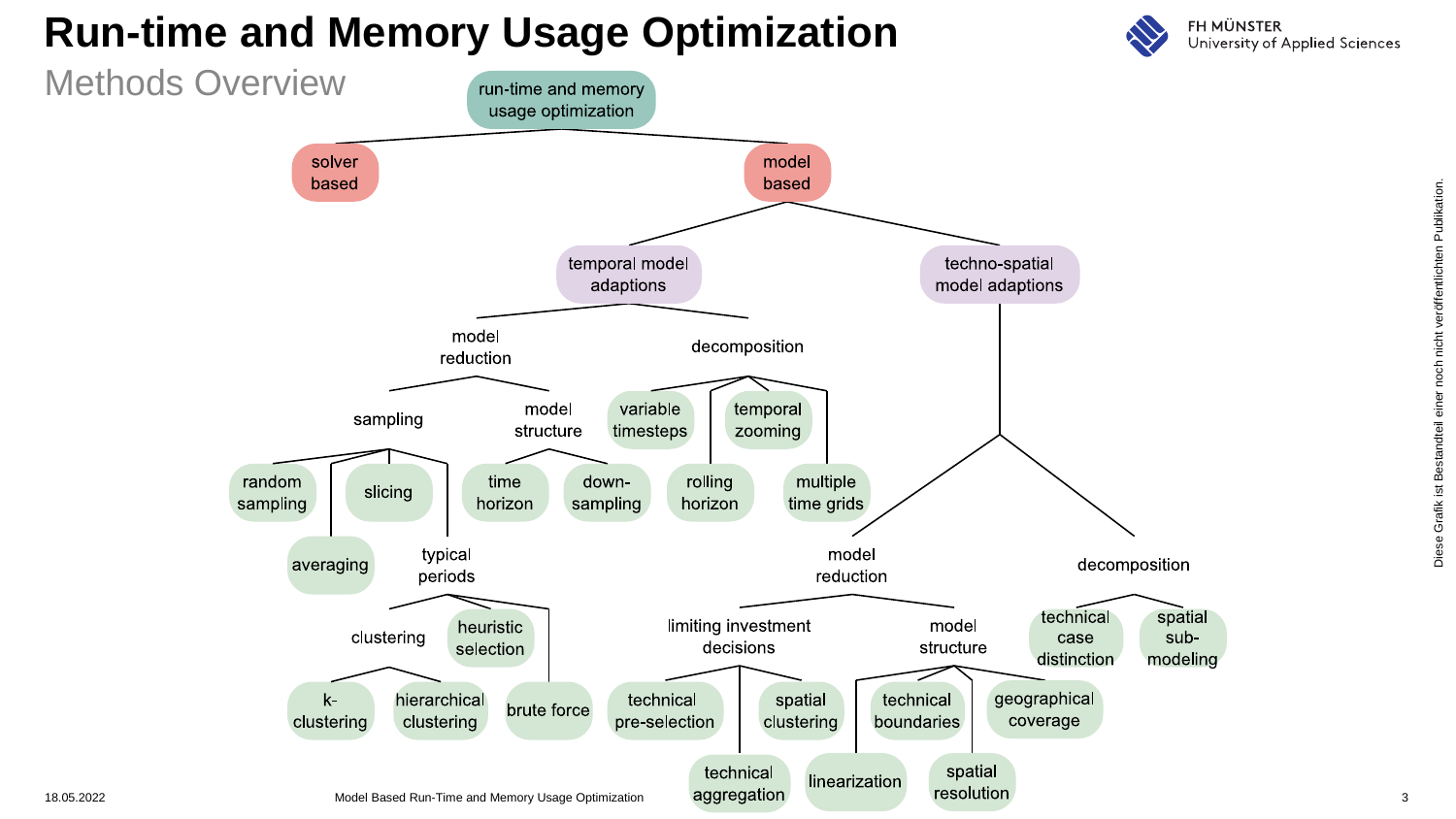

Example: Improvements due to Temporal Simplifications

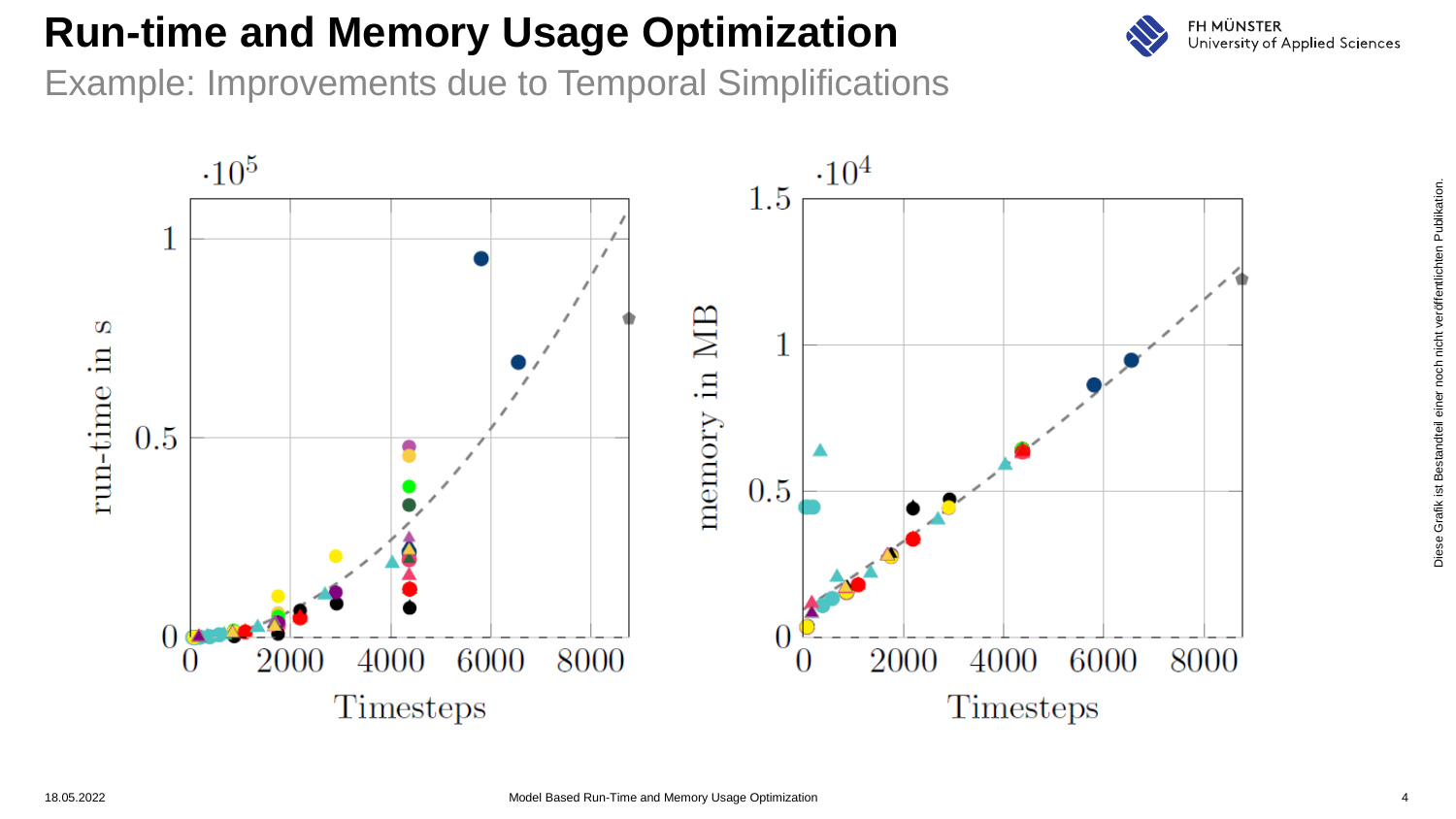

Test Case: Improvements

- → **Within a test case, the run-time was reduced by 99 % and the memory requirement by 77 %**
- $\rightarrow$  Applied methods: pre-modeling, technical pre-selection, technical boundaries, spatial sub-modeling, temporal slicing (every 2<sup>nd</sup> day)
- $\rightarrow$  Slight miscalculation for only a few investment decisions (heat pumps and battery storages)